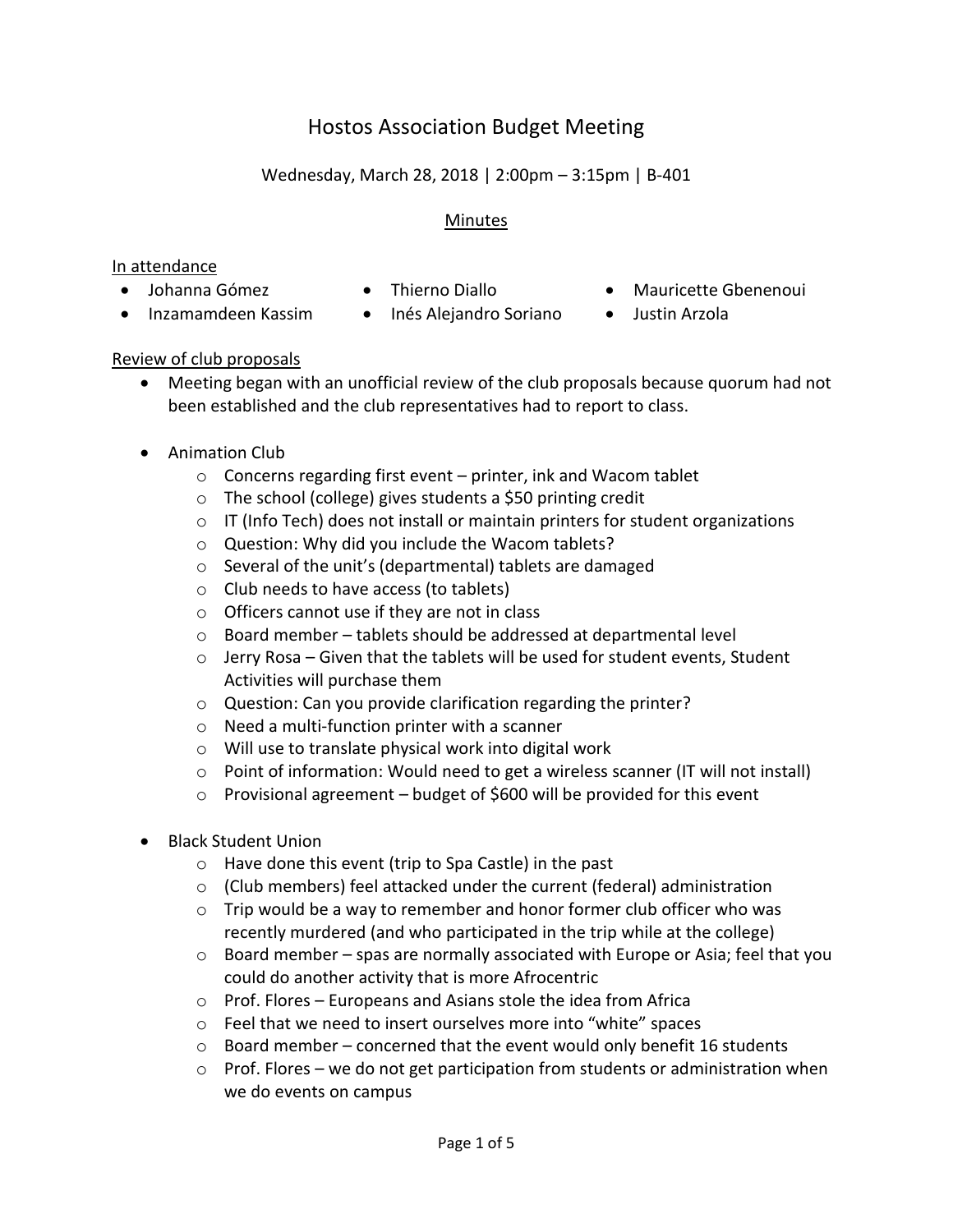- o Students who would attend are Honors students
- o Board member Why not do a massage day on campus?
- $\circ$  Club president We are here reaching out to students to help them. Students who attend would benefit because of what they gave (in the form of service) prior to the trip.
- $\circ$  Board member Would support if there is a student contribution
- $\circ$  Prof. Flores it is also important to expose our students to things outside The Bronx
- $\circ$  Board member recommend a \$25 allocation per student for admission, \$15 for food. More students should participate. Do not support miscellaneous treatments for club advisors.
- $\circ$  Provisional agreement 3 of 5 members vote in favor of \$1,280 budget
- Social Latin Club
	- $\circ$  Proposal discussed and approved by subcommittee the day prior (\$1,150)
- Empowering Student Parents Club
	- o Tabled no representative present
- Hostos Dream Team
	- o Provisional agreement budget of \$500 will be provided for this event

### Call to Order

Meeting called to order at 2:18pm. Quorum established.

### Review of non-student proposals

- Alpha Beta Gamma
	- o Board member concerned about membership fee; other clubs could request in the future
	- $\circ$  Second Board member support paying membership fee because it could result in amazing networking opportunities for the students
	- $\circ$  Board member propose paying for 50% of fee; students should contribute matching funds. Invitation should be open to be more students.
	- o Clarifications membership is based on academic performance; have to meet GPA requirements; full budget has been approved prior semesters
	- $\circ$  Provisional agreement 3 of 5 members vote in favor of \$1,500 budget
- Hostos Repertory Theater
	- Funds for "Gender of Attraction" play
	- There will be 6 performances open to all students
	- Play also involves interdisciplinary activities students attend and write an essay
	- Provisional agreement 5 of 5 members vote in favor of \$2,000 budget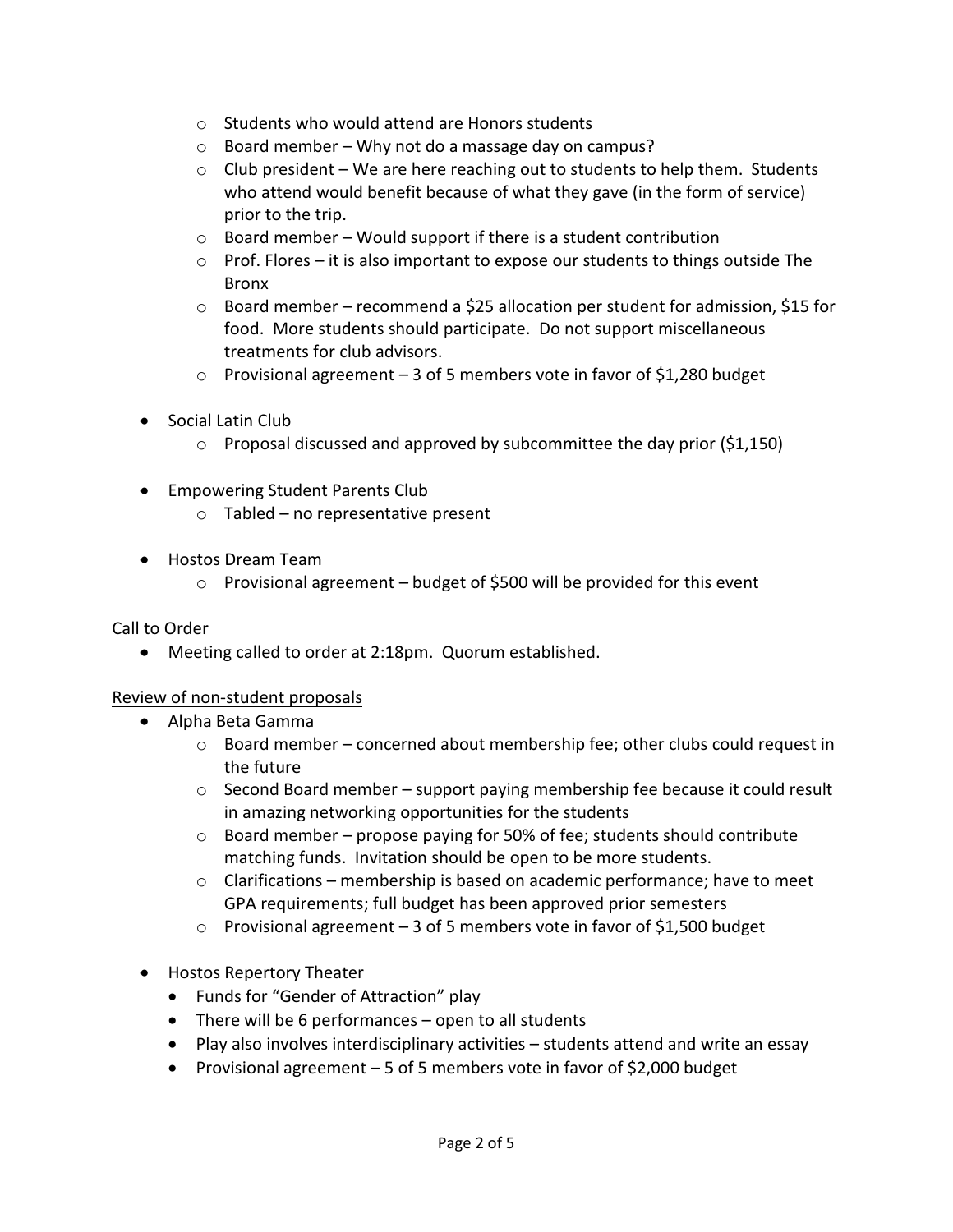- CD Recognition Ceremony
	- o College Discovery Program budget cut massively by the state
	- o 56 students are graduating; 37 are high-achievers
	- o Want to invite graduating and current students
	- $\circ$  Question: How will you get to 100 participants (if only 56 are graduating)?
	- o Will also invite parents/relatives of high-achievers
	- o Provisional agreement 5 of 5 members vote in favor of \$1,500 budget
- Scotland Theater Festival
	- o Second time in history that Hostos participates (went 5 years ago)
	- o Event is a transformative experience for students
	- o College will fundraise at Gala
	- o Very costly program (\$60,000+)
	- $\circ$  Thierno Diallo SGA approved \$500 to support initiative
	- o Motion to approve budget of \$1,500 Justin Arzola, Inzamamdeen Kassim
	- $\circ$  Vote: 5, 0, 0 motion approved
- My Path (student play)
	- $\circ$  Student who submitted the proposal is producing and directing the play
	- o Implementing Black Studies knowledge and theater expertise
	- o Price of costumes is actually \$250
	- o Student and staff are making additional costumes donations
	- o Question: How are you planning to buy costumes for only \$250?
	- o Did research to find affordable costumes
	- $\circ$  Proposal modified pizza, gift cards and soda removed; price of costumes changed to \$250; new balance is \$345
	- $\circ$  Costumes will be donated to Theater Department and Black Studies Unit (for future use)
	- $\circ$  Question: What is the hidden talent show? Open mic component of the play
	- o Motion to approve budget of \$345 Inzamamdeen Kassim, Mauricette Gbenenoui
	- $\circ$  Vote: 4, 1, 0 motion approved

### Approval of Budget Subcommittee actions

- Motion to approve five (5) non-student proposals in the amount of \$3,332.53 (with a retroactive approval date of 02/22/18) – Inzamamdeen Kassim, Thierno Diallo
	- $\circ$  Vote: 4, 1, 0 motion approved
	- o The five non-student proposals approved were:
		- Kennedy Center Theater Festival \$569.25
		- Media Design Programs \$138.28
		- ADEA Poster Presentation \$500.00
		- Earth Day Celebration \$625.00
		- Dual Degree Program \$,1500.00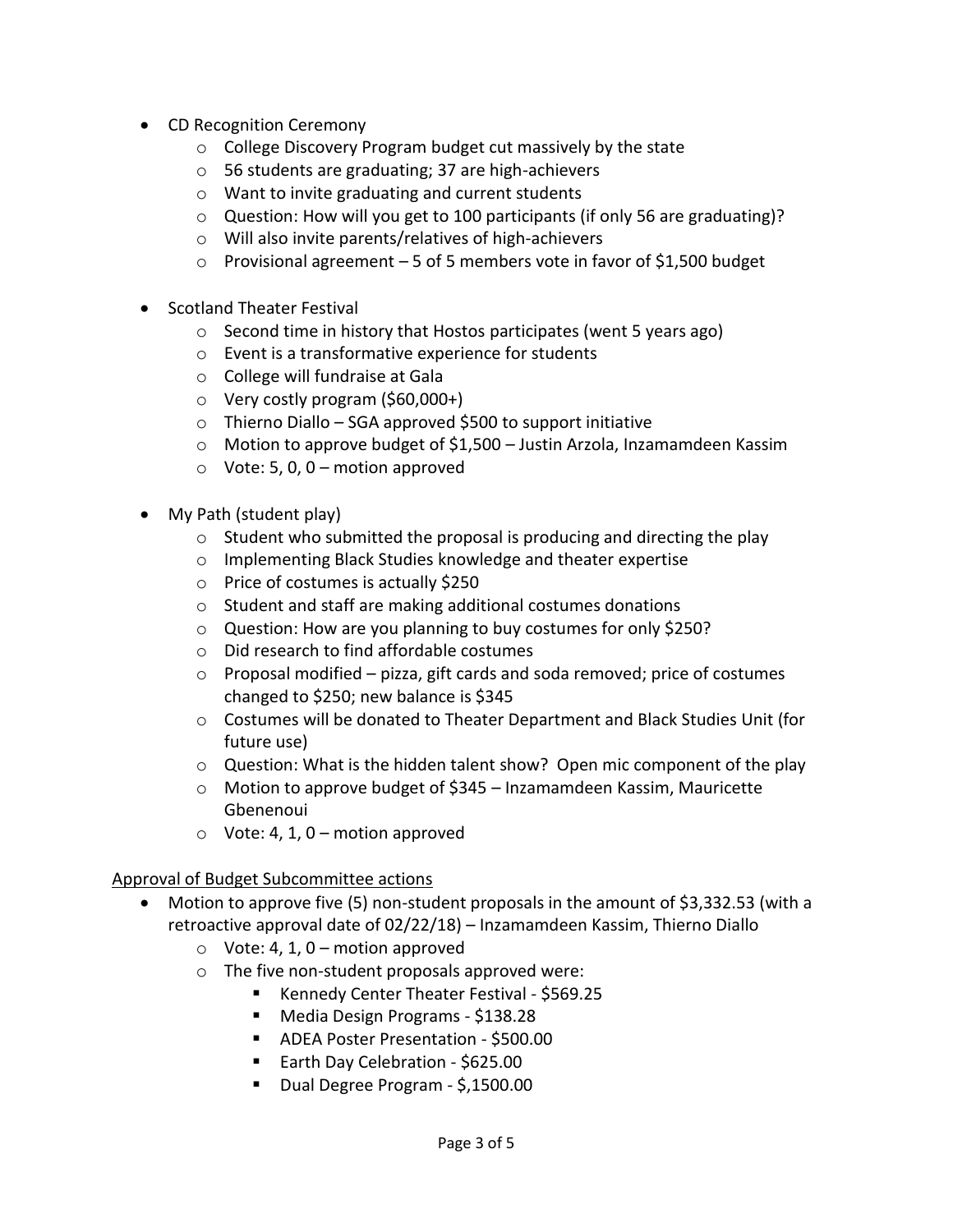- Motion to approve the club/organization proposals that were fully and partially approved by the Budget Subcommittee (with a retroactive approval date of 03/13/18) – Justin Arzola, Mauricette Gbenenoui
	- $\circ$  Vote: 5, 0, 0 motion approved
	- o The budgets approved during that meeting were:
		- $\blacksquare$  English Club \$1,500.00
		- Theater Club \$1,500.00
		- Video Game Club \$1,210.19 (\$999.63 + 210.56)
		- Community Health Club \$1,528.00
		- College Discovery Club \$1,500.47
		- Nursing Club  $$2,000.00$
		- Pre-Allied Health Club \$2,000.00
		- **Animation Club \$650.00**
		- $\blacksquare$  Honors Club \$1,500.00
		- Capoeira Club \$1,500.00
		- Black Student Union \$50.00
		- CCSD at Hostos \$1,800.00
		- $\blacksquare$  ALMA Club \$1,475.00
		- Hostos Common Ground \$1,450.00
		- $\blacksquare$  Free To Be Me \$1,491.69
		- **Public Administration Club \$1,428.91**
		- Food Studies Club  $-$  \$1,500.00
		- Teachers of the Future \$762.93
		- Aging & Health Club  $$1,500.20$
		- $-$  ASAP Club \$1,372.75
		- $\blacksquare$  African Club \$1,038.99
		- Dental Hygiene Club \$2,000.00
		- Media Production Club \$1,310.00
		- Strive Club  $$1,364.89$
		- $\blacksquare$  X-Ray Club \$2,000.00
		- Game Design Club \$1,286.32
		- **Puerto Rican Student Organization \$1,475.00**
		- Latin Dance Club \$1,500.00
		- $\blacksquare$  Modern Languages Club \$1,410.00
		- A Cappella Club \$1,492.25
		- $\blacksquare$  Phi Theta Kappa \$1,501.00
		- **STEM Research Club \$860.00**
		- Engineering Club \$750.00
		- **Muslim Club \$1,475.00**
		- Law & Social Justice Club \$1,500.00
		- Robotics Club \$1,455.00
		- Physics Club \$1,500
		- Math Committee \$500.00
		- Comic Book Club \$1,358.64